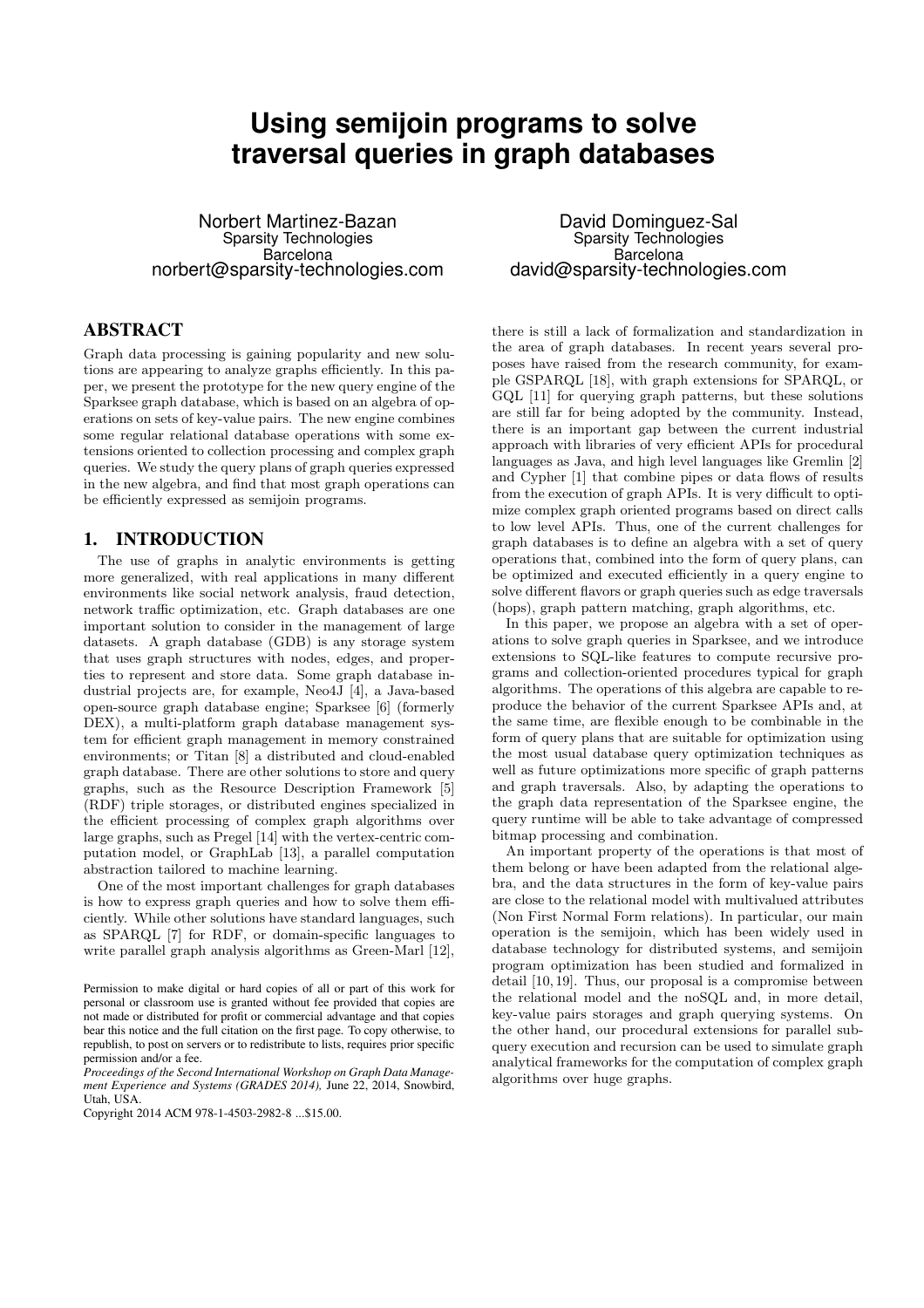This paper is organized as follows. In Section 2, we introduce briefly the current graph data model and implementation of Sparksee. Section 3 presents the mapping of the Sparksee structures to key-value pairs, and details the algebra operations and their use to rewrite the Sparksee APIs. In Section 4 we analyze different queries from a public graph benchmark, focusing in the use and optimization of semijoin programs. Finally, Section 5 summarizes the conclusions and proposes the future work.

# 2. SPARKSEE GRAPH DATABASE

Sparksee [15, 16] (formerly DEX) is a graph database defined and implemented using a combination of several specialized structures that allow for an efficient management of very large graphs. The logical data model in Sparksee is a labeled and attributed directed multigraph, also known as Property graph. In a Sparksee graph each node and each edge has a unique label that denotes the object type. Edges point towards a direction, from the tail or source node to the head or destination node. Nodes and edges have also a variable list of attribute values. Figure 1 shows a simple graph that models a Social Network. In this example, the graph has three types of nodes: *Person*, *Post* and *Tag*; and five types of edges: relationships between people (knows), posting (hasCreator), tagging (hasTaq), people preferences (has-Interest and likes). Each node and edge has some attributes associated, such as the name, the date or the content.



Figure 1: Example of a Sparksee graph.

Our proposal to manage large graphs with a limited amount of memory is based on object identifiers (oids) and two types of structures: compressed bitmaps and maps. Each object (a node or an edge) in a Sparksee graph has a unique identifier in the graph, called *oid*. An oid is represented by a positive integer number, and a collection of objects is a set of distinct oids. There exists an oid generator to provide consecutive unique oids to nodes and edges when they are created. A bitmap or bit-vector is a collection of presence bits that denotes which objects are selected or related to other objects. These bitmaps are compressed as described in [16]. A map is an inverted index with key values associated to bitmaps or data values, and it is used as an auxiliary structure to complement bitmaps, providing full access to all the data stored in the graph. We combine these two types of structures to build a more complex one: the link. A link is a binary association between unique identifiers and data values. It provides two basic functionalities: given an oid, it returns the value; and, if it is fully indexed, given a value it returns all the oids associated to it.

Following a partitioned storage model, a graph in Sparksee is represented as a combination of links. Figure 2 depicts the structures that represent the graph in the Social Network example presented in Figure 1. The links have been graphically divided into three groups: the first group, OBJECTS, contains the links that allows for accessing the nodes and edges in the graph; the second group, RELATIONSHIPS, is divided into two sets of links (TAILS and HEADS) that are related to the connectivity among nodes; and the third group, ATTRIBUTES, contains all the links for accessing attribute values in an object or to obtain the objects related to a certain value. In this figure each link is shown with both indexes (from oid to value and from value to oids). Bitmaps are depicted as uncompressed although Sparksee compresses them for efficiency.

# 3. QUERYING SPARKSEE

In this section, we present a new graph query algebra that we are implementing for future Sparksee releases. These operations are combined to build query plans, which solve the most common graph queries: edge traversals (hops), pattern matching, graph statistics, etc. The main requirements for the algebra are: (i) to take advantage of modern multicore CPUs and their cache hierarchy; (ii) to allow the maximum degree of parallelization: intra-operator, intra-query and inter-query; (iii) to be suitable for a future Sparksee distributed graph database with partitioned graphs; (iv) to be able to map the current Sparksee API operations and data structures for compatibility issues; and (v), to adapt and reuse as much as possible the knowledge generated by more than 30 years of research in the area of relational, object oriented and RDF databases. Thus, we introduce first the data structures that represent the Sparksee links, and then the operations of the algebra classified in two groups: the relational-like operations that operate with links, and the procedural extensions to solve complex queries using collection oriented processing and recursion.

#### 3.1 Links as key-value pairs

All data structures in the graph query pipeline are implemented as sets of key-value pairs (KVP). Each KVP set has two columns: the first one, named  $K$ , contains unique keys that are either an oid or scalar datatype (e.g. a literal string, an integer, a real number, a boolean, etc.); the second one, named  $V$ , contains a tuple formed by one or more elements, which are in turn a scalar datatype, an oid or collections of oids. In the new version of the engine, we represent the current Sparksee links presented in Section 2 with one or two KVP. The first one, which we call oid-to-value (OV), maps the left part of the link and sets  $K$  as an oid and  $V$  as a label, oid or scalar datatype. The second one, which we call value-to-oids (VOS), sets  $K$  as a label, oid or scalar datatype to a collection of oids. The first one is always present, but the second one only exist if indices are created.

In the paper, we identify the persistent KVPs that represent the links with a prefix that indicates its type (OV or VOS ), followed by the name of the content of the KVP (e.g. LABELS, TAILS or ATTR) and the object type (e.g. has Tag or Post). For instance, Figure 3 depicts the four KVPs that represent the relationship hasTag and language shown in Figure 2, with the unique keys underlined. Then, the new KVP representation of Figure 2 uses two KVP for the labels, four for each edge type (tails and heads), and one or two for each attribute depending on the indexation.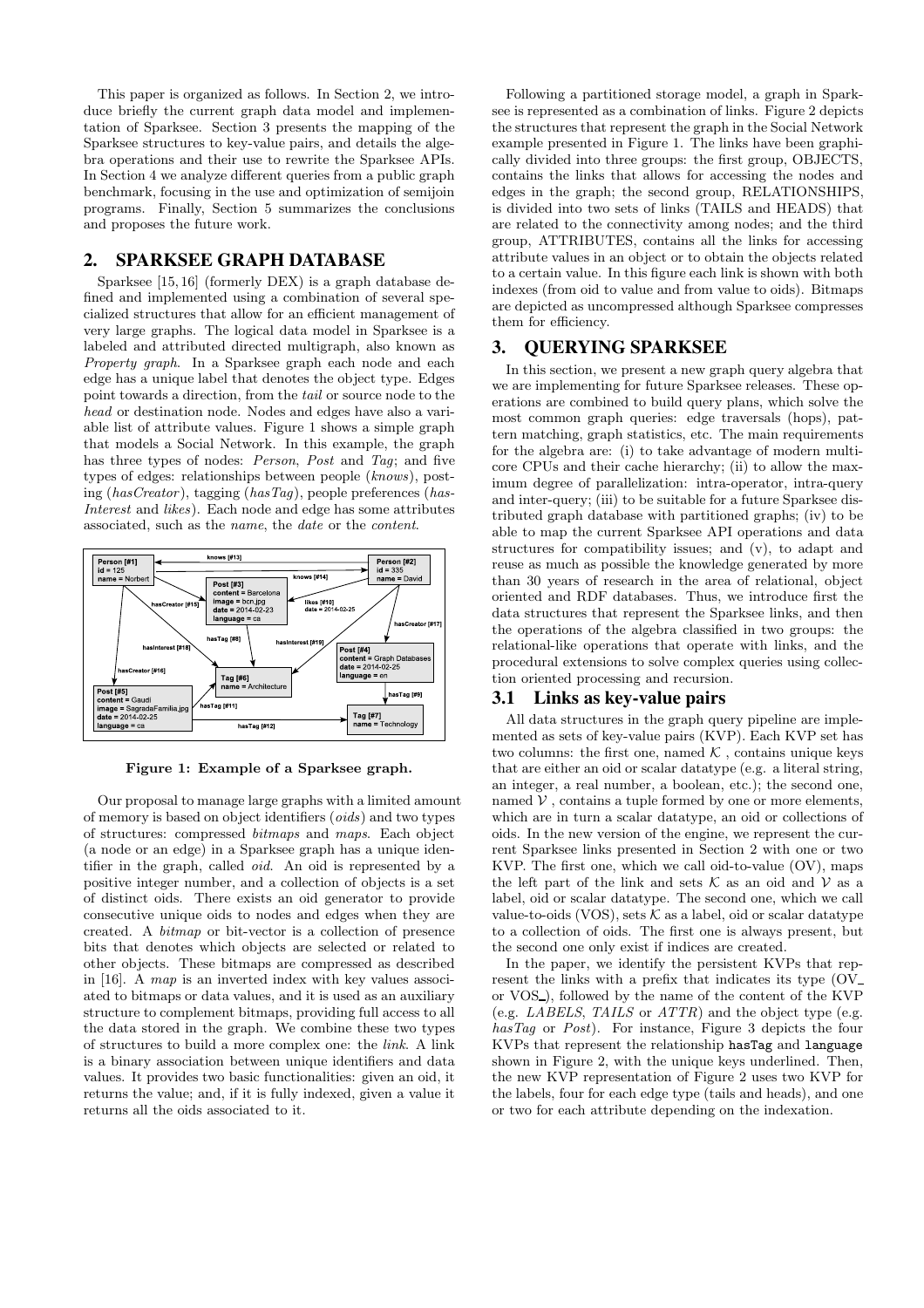

Figure 2: Social network graph represented as a collection of Sparksee links

Notice that an oid can be reached as a  $K$  in an OV or as a  $V$  from its corresponding VOS. And, each scalar datatypes or oid that appears as  $V$  in a OV is also as  $K$  in a VOS. This allows an optimizer to select which is the most convenient way to access to oids and scalar datatypes depending on their usage inside query plans.



Figure 3: Two links represented as OV and VOS

# 3.2 Basic operations

In our algebra, each operation receives one or more arguments such as KVPs, filter constants or configuration parameters, and returns one single KVP with the result of the operation. Thus, all operations can be combined by passing the results of one or more operations as parameters to another one. By convention, the reserved keywords of the algebra appears always in lowercase and the variables defined by the programmer are in uppercase.

The basic operations operations of the algebra are relational operations that manage KVP as relations with two columns. With these operations, it is possible to process all the simple graph API such as edge traversal or attribute management. The operations are:

- Scan(<KVP name>): retrieves one persistent KVP by name. In the paper, we denote the string concatenation as '||' to build the KVP names.
- Select(R, Exp): filters R to restrict the result to those pairs that match the expression Exp.
- $Semijoin(R, S, Exp)$ : performs a join between the pairs in  $R$  and  $S$  that matches the expression  $Exp$ ,

and returns the projection of the columns of the left operand.

- Equijoin(R, S): combines R and S by finding common elements in the  $K$  columns.
- $Group(R, [G_1, ..., G_n], [A_1, ..., A_m])$ : computes the aggregates  $A_i$  over the pairs in  $R$ , optionally grouped by the grouping columns  $G_j$ .
- Sort $(R, S_1, ..., S_n)$ : sorts R based on the  $S_i$  sorting conditions.
- $Limit(R, N)$ : restricts R to a maximum of N pairs.
- *Project*( $R$ ,  $Exp$ ,  $|Exp_1$ , ...,  $Exp_n$ ): returns a projection over K and/or V from R. Expression  $Exp$  is the new key (must be unique), and expressions  $Exp_{1...n}$ are the new elements of  $V$  . If the new key is a collection of oids, then it is split in as many pairs as oids in the collection.
- $Union(R, S)$ , Intersection(R, S) and Difference(R, S): the classical set-oriented operations over the pairs of two KVPs.
- Product $(R, S)$ : returns the cartesian product of the keys and values in  $R$  and  $S$ , with temporary oid keys for each new pair.

For readability, we write temporary results  $T_i$  as "let  $T_1$  =  $Exp_1, \ldots, T_n = Exp_n$  in R". This evaluates the expressions  $Exp_i$  and stores their results in the temporary variables  $T_i$ . After that, it evaluates  $R$  using the  $T_i$  temporary results as parameters.

Writing basic graph operations: It is easy to express basic graph queries with the presented operations. For example, we retrieve all the nodes with a certain label or the label associated to a node as:

NODES(T) ::= select(scan("VOS\_LABELS"), k=T)

 $NODE_TYPE(N) ::= select(scan("OV_LABELS"), k=N)$ 

Finding the edges of a node involves a selection on the VOS TAILS for the outgoing, or on a VOS HEADS for the ingoing. If the parameter is a set of nodes instead of a single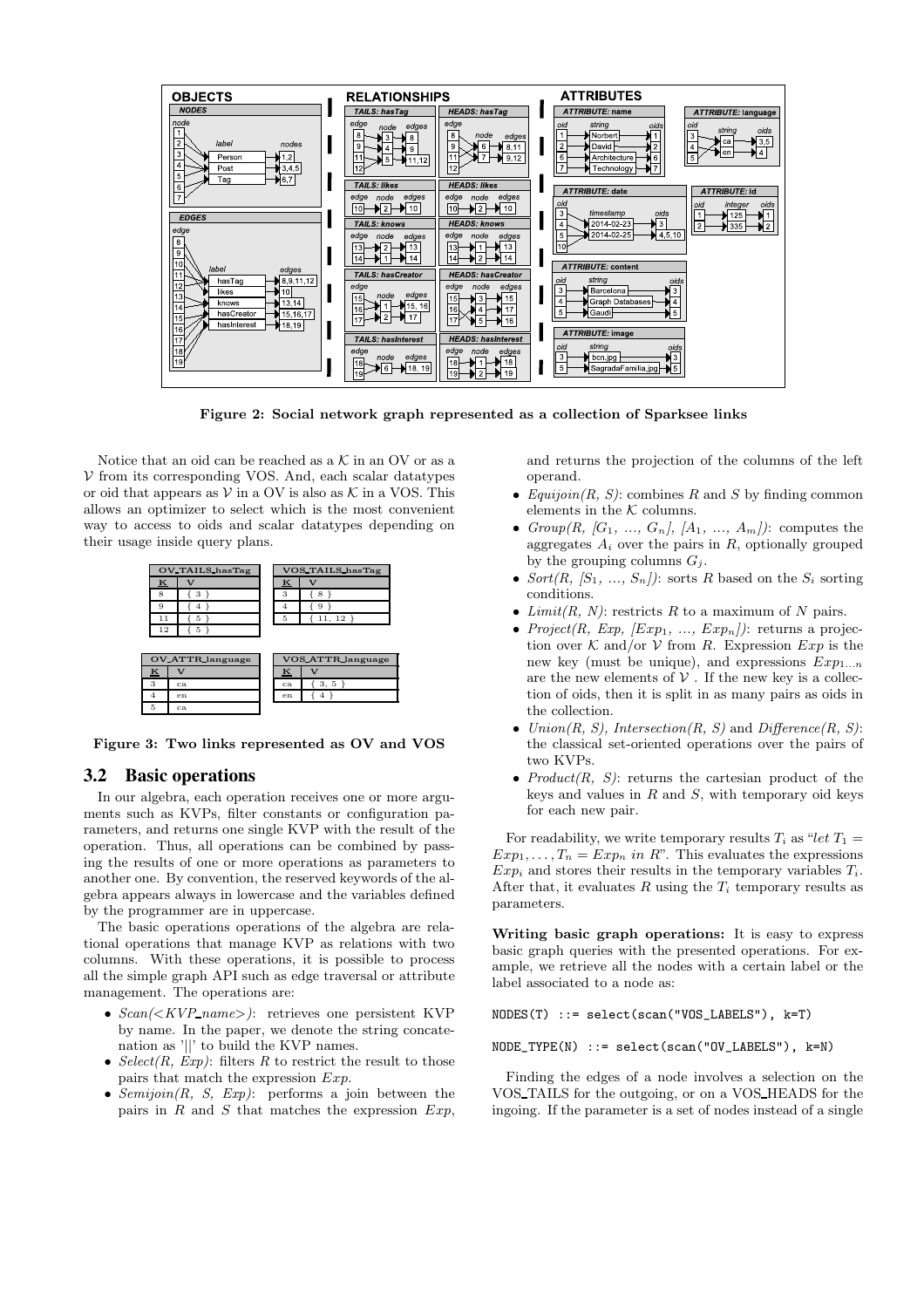one, then it uses a semijoin, which is a generalization of a restriction [10]. For example, to find the outgoing edges of type  $E$  starting at a certain tail node or the ingoing from a set of head nodes:

EDGES OUT $(N, E)$  ::= select(scan("VOS\_TAILS\_" || E), k=N)

#### $EDGES$ <sub>IN</sub> $(R, E)$  ::= semijoin(R, scan("VOS\_HEADS\_" || E), k=k)

A more frequent operation is to find the neighbors or adjacent nodes following the edges of a certain type. This operation is also known as 1-hop. In our case, it previously obtains the edges, and then looks for the adjacent nodes.

# $NEIGHBORS$   $OUT(N, E)$  ::=

semijoin(scan("OV\_HEADS\_" || E), EDGES(N, E), k=k)

Notice that this traversal involves two operations: one semijoin and one select, or two semijoins when there are more than one starting node. In some cases it is better to have an extra index that materializes the neighborhoods of the nodes by edge type. These optional KVP indexes are named as OUT and IN. Figure 4 details an example of them for the hasTag edge type shown on Figure 3.



Figure 4: Neighborhood KVPs

While with these indexes the expressions are simpler and their evaluation will be more efficient, their construction and maintenance is more expensive, in particular for updates and deletes. Their use should be restricted only to frequently traversed edge types with infrequent removals, which is the case of social networks where relationships are added massively but only a few of them are removed. With the index, the neighborhood operation for a single node is rewritten as:

 $NEIGHBORS_OUT(N, E)$  ::=

select(scan("OUT\_" || E), k=N)

When multiple types of edges are required then the result is the union of the same expression executed for each distinct edge type.

 $\overline{A}$  k-hop expression is expressed similarly by concatenating  $k-1$  semijoins after the first select. Thus, by combining multiple traversals and filters we express the graph query friends of a friend (FOAF) or, which is the same, the 2-hops from a node:

```
FOAF(N, E) ::=
```
 $let R = scan("OUT-" || E)$ 

in select(semijoin(R, select(R, k=N), k=v), k<>N)

Another graph function, the degree of the outgoing edges of a node, uses aggregates to compute the degree of a node.  $DEGREE_OUT(N, E) ::=$ 

group(NEIGHBORS\_OUT(N, E), [], [sum(length(v))])

Attributes are managed like nodes, edges and relationships. Thus, the value of a node for an attribute is retrieved as:

```
\text{ATTR(N, A)} ::= \text{select}(\text{scan("ATTR" || A, k=N}))
```
# 3.3 Procedural operations

In the previous subsection, we have seen how we express simple graph queries with the combination of the operations of KVPs. While some of these operations have an inherent parallelism because they can be transformed into the union of the operation over chunks or partitions of the original KVP (e.g. in select, semijoin, project, etc.), in other queries there is a need for collection oriented computation. For example, to compute all the triangles in a subgraph it is necessary to evaluate a query for each node (or edge) of a subgraph and merge the results in a single KVP.

Furthermore, there are many graph algorithms that obtain a set of results iteratively until an exit condition or some threshold have been reached, such as Breadth First Search (BFS) traversal. For these complex queries, we provide specific procedural operations that receive one or more subqueries that will be executed under certain conditions.

The first procedural operation "foreach P in R do Q" evaluates the subquery  $Q$  for each pair  $P$  in  $R$ , and the results are returned as a single KVP merged during a reduce union phase.

The second procedural operation is the recursive, which is defined as:

with 
$$
V_1 = P_1, ..., V_n = P_n
$$
  
do  $T_1 = Exp_1, ..., T_m = Exp_m$  [until C | steps K]  
return  $T_x$ 

where  $V_i$  are the initial parameters of the recursive procedure with the contents of the  $P_i$  expressions. At each step, the expresions  $Exp_j$  after the do keyword are evaluated sequentially and the results stored in the temporary variables  $T_i$ . The process is repeated until the expression C evaluates to an empty result or an optional maximum number of  $K$ iterations have been executed. Thus, the  $T_i$  expressions are evaluated at least once with the initial parameters, and the result of the recursive operation is the last content of one of the temporary variables  $T_x$ .

With these extensions we find largest hub among all nodes for a given node and edge type:

```
HUB(N, E) ::=
let D = foreach X in NODES(N)
           DEGREE_OUT(X, E)
in semijoin(D, group(D, [], [max(v)]), v=v)
```
Additionally, a BFS traversal that departs from a node up to a certain depth level K is:

 $BFS(N, E, K)$  ::= with R=N do S=R, R=NEIGHBORS\_OUT(S, E) until semijoin(R, S, k<>k) steps K return R

In this section, we have presented the algebra of operations used to build the query engine of the Sparksee graph database engine. We have seen that the traversal of edges, one of the most frequent operations in graph queries, is solved with the concatenation of two or more semijoins, and even a recursive k-hop algorithm performs semijoins iteratively until another semijoin raises the end condition. In the next section we analyze this use of semijoins as the pivotal operation inside Sparksee query plans.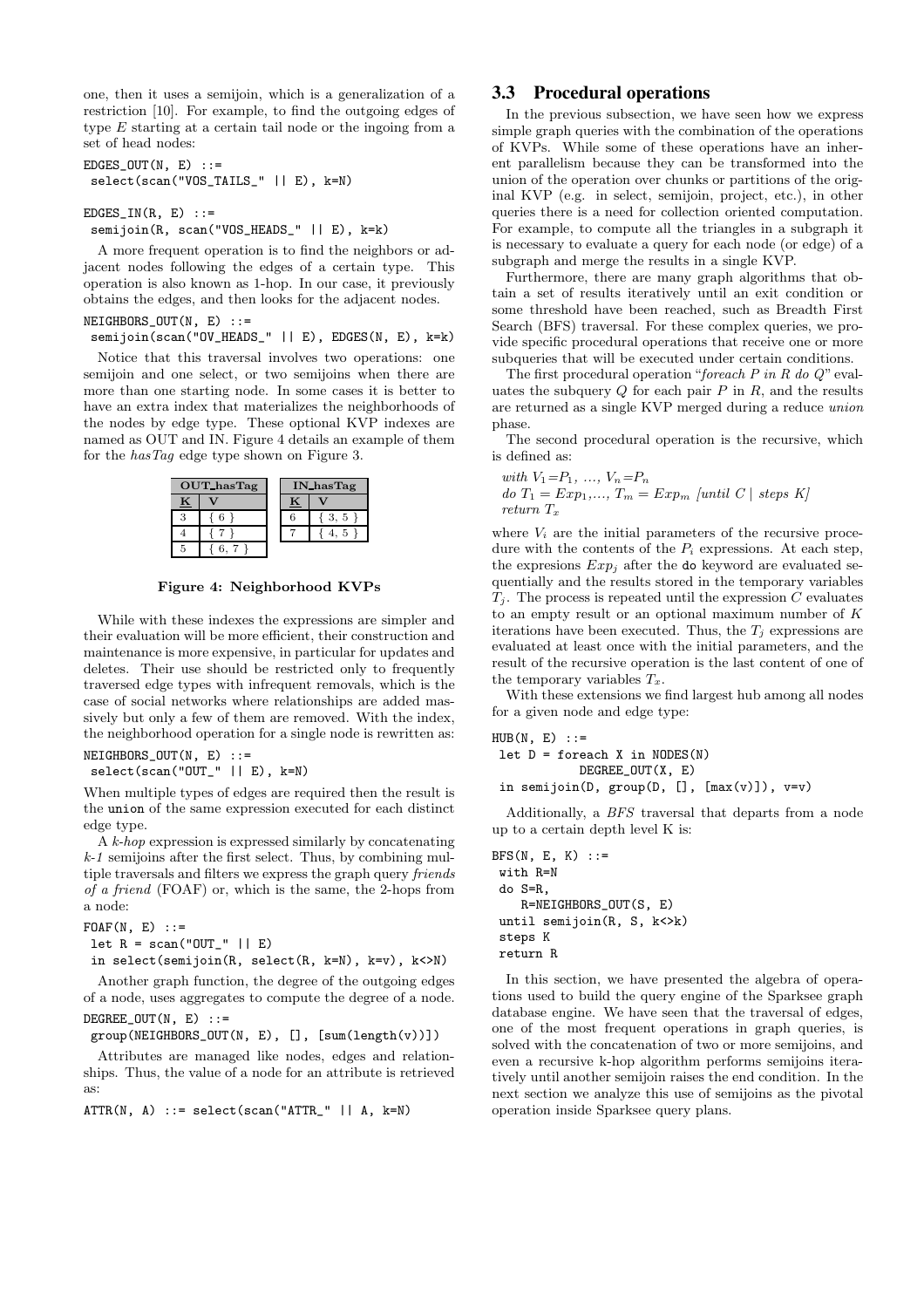

Figure 5: SN Benchmark Q5

# 4. QUERY ANALYSIS

In this section, we analyze the usage of semijoins in real graph queries, and we pinpoint some optimizations that could be evaluated and implemented in future Sparksee versions. For the evaluation of the proposal, we use the Interactive Social Network Benchmark proposed by the Linked Data Benchmark Council [9] (LDBC). This benchmark aims at evaluating RDF and graph database technologies.

We analyze the first interactive queries documented in the SNB workload generator (QGEN) to test our proposal. LDBC also provides a synthetic dataset generator (DBGEN) that builds a complex social network, which mimics real scenarios such as Facebook or Twitter. We loaded in Sparksee v5.0 the validation datasets with 100K users during 3 years of activity to verify the correctness of the query plans. The latest versions of DBGEN and QGEN were downloaded at the end of March 2014 from the LDBC GitHub public repository [3]. For the analysis of semijoin programs in Sparksee, first we examine some common graph operations that translate into semijoin programs, and later we quantify the usage of semijoins and other operations in LDBC queries.

# 4.1 Semijoin programs

One of the LDBC queries, Q5, is a good example of typical graph operations that translate into semijoins in Sparksee. This query looks for the forums that the friends and friends of the friends of one person have joined after a certain date; for each of these forums, the query returns the number of

posts they made there. Figure 5 shows an optimized query plan, where semijoins are represented as boxes and the other operations as ellipses. Each operation has a numeric identifier. A semijoin always has two inputs: the vertical solid line is for the left operand, which is going to be the source for the result, while the dashed lateral line comes from the right operand as the filter of the semijoin. Semijoins also have extra information: the two columns of the comparison  $(k$  for key or v for values), the signature of the result (node or edge types, datatypes...). The figure is also divided in two blocks, which are the two examples that we are use to analyze the semijoin usage: the upper of the query plan is a 2-hop operation, the classical friends and friends of a friend search, and the rest of the query plan is the equivalent of a pattern matching expression with a filter on the edges.

First, notice that in both examples all semijoins operations compare oids or collections of oids, and values of other datatypes are accessed only inside select filters. It is important to remember that the internal implementation of the persistent OV and VOS KVPs in Sparksee have the unique keys indexed, and that collections of oids are always compressed in the form of bitmaps. Thus, we distinguish two different combinations of semijoins in query plans:

(a) The left operand is the key. This is usually the case when the left argument of the semijoin is a persistent KVP and the key is indexed:

- $k=v$  in 2, 3, 6, 7, 11 and 12: the semijoin selects the left keys that exists in at least one of the right collections of oids. Depending on the cardinalities there are multiple optimizations, such as iterating over the right collections to lookup in the left index for the keys, or a more specific optimization for bitmaps that first obtains the union of all the right collections and then test the keys only once onto this merged collection.
- k=k in 10: this is a particular case of the previous one, where the right collections have only a single member.

(b) The left operand is a collection of oids. This is usually the case when the left argument of the semijoin is an intermediate result inside the query pipeline:

- $v=v$  in 13 and  $v=k$  in 9: this is a particular case of the first one with a collection of oids instead of single keys, but by default there is no index available for lookups unless the query engine indexes temporary results on the fly. Thus, one optimization is to perform intersections between the bitmaps of the left and right collections of oids. Also, all the right collections can be merged in a single bitmap to reduce the number of comparisons.
- v<>v in 5: as before, but now with the set-difference operation instead of the intersection.

In the query plan we also observe the appearance of semijoin programs [10], which are sequences of semijoins. Semijoin programs are interesting because they reduce significantly the size of the intermediate results, in contrast to joins, and allow optimizations based on the swapping of operations. Also, in a distributed architecture, semijoins can be computed with less intersite data transfer joins.